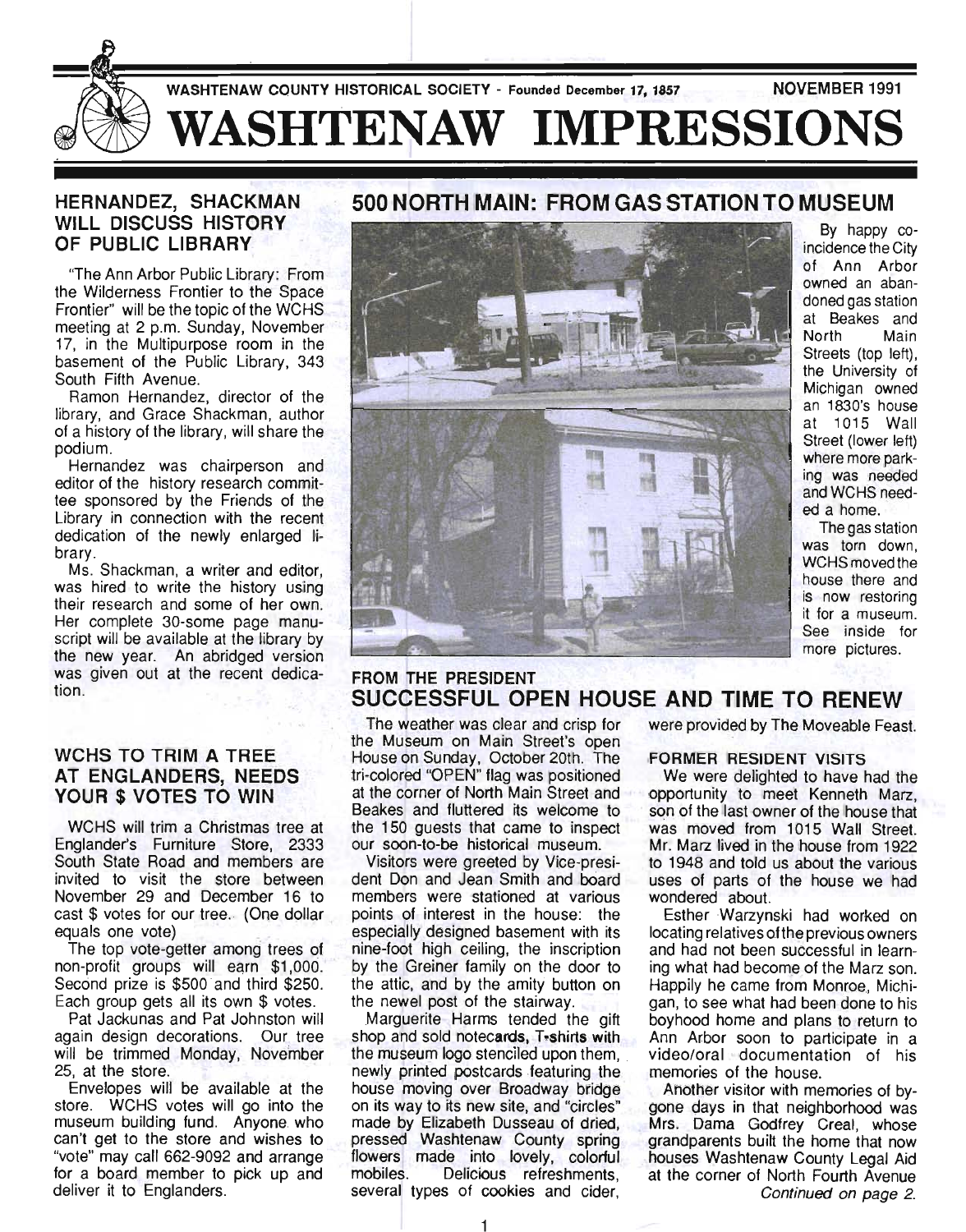

Contaminated soil was removed from Main Street site and extra deep basement excavated (top). House moving up Beakes Street June 10, 1990 (above).





on clean-up day last March 2 (left) and architectural detail under window (above).

Kevin Busch (upper middle) earned Eagle Scout rank for brick project. Helpers (right middle) are David Fuester, unidentified, Eric Olson (back) and Mike Redles.



Kevin Busch (above) with Scout helpers (below) cleaned a thousand bricks for re-use on foundation. A weary Gary Cooper, architect, (right) at end of clean-up.

View of attic room in Kellogg-Warden house with wood lath exposed.

FROM THE PRESIDENT . . . Continued from page 1.

and Kingsley Street and owned the Godfrey Moving Company whose warehouse is now Workbench at Kerrytown.

Mrs. Creal was born in the house at 114 Kingsley in 1903 and lived there, across from our museum, until she married Cecil Creal in 1925. She, too, will take part in making a video/oral record of her memories of the Kerrytown district.

We, in the Washtenaw County Historical Society, are interested in developing a treasury of oral and video-taped histories of members of county families. Thelma Graves has begun this project by video taping the September General Meeting at the University Stadium and we hope to be able to continue taping our meetings for future reference.

#### KELLOGGS FROM CAYUGA COUNTY

Susan Wineberg, another board member and local househistorian, was delighted to meet a couple from Cayuga County, New York, who had just relocated from that area to Ypsilanti.

Susan has been corresponding with the historical society in Cayuga County to learn more about the bu ilders of the house at 1015 Wall Street, the Kelloggs, who had come to Ann Arbor in the 1830's from Cayuga County. She was very interested to learn more about that area of New York state from these visitors.

Joe Benkert, our carpenter-in-residence at the Museum, and his helper, Frazer Ohlgren, tidied the premises for the open house and put up the orange plastic fencing around areas that required it.

2

In 1982년 부분 관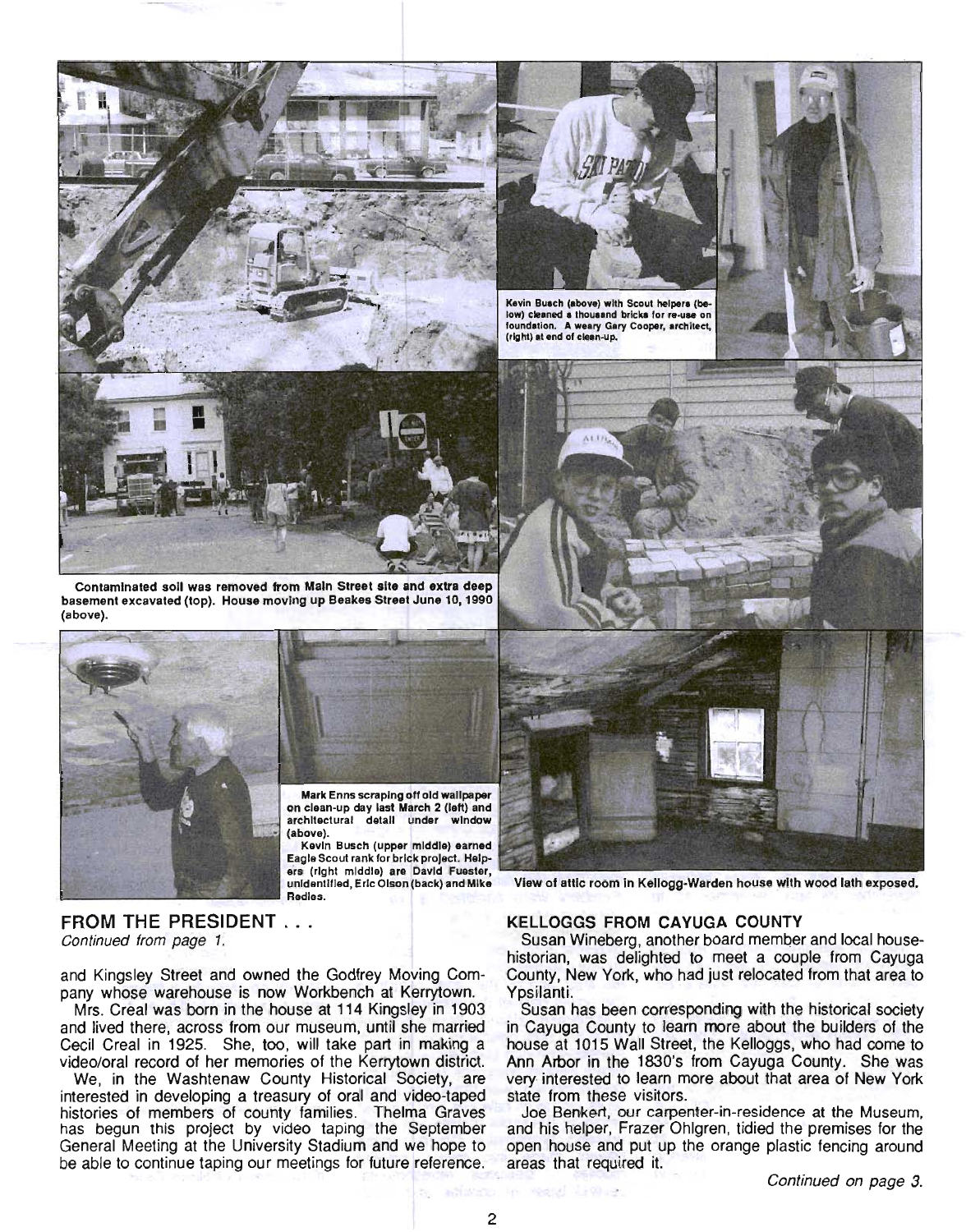



At open house October *20,* Is Ellen Prosser (right) browsing at exhibit. Chatting at left are Joe O'Neal, Nancy McKinney (back to camera), museum planning chairman, Karen O'Neal and Don Faber of the Ann Arbor News. Ms. Prosser wrote the Michigan sesquincentennial play, Aliens and Scoundrels sponsored by WCHS In 1987.



past-president and general museum chairman (above), with open house exhibit October *20.* President Pauline Waiters and Pam Tabbaa, collection chairman (left), In front of fake fireplace with landscape plan above their heads, donated by Peter Pollack.



Representatives of the Ann Arbor Visitors and Convention Bureau and WCHS met Tuesday, October 29, for the planting of a white flowering crabapple tree at the Museum (To Be) on Main Street. The bureau donated the tree in honor of their retiring board members. Versile Fraleigh of Fraleigh's Lanscape Nursery, Inc., donated the planting job.

HELP FROM THE PRESIDENT . . . Continued from page 2.

Our visitors had an opportunity to see the "before" picture of our museum and, we hope, a year from now, they will be able to see the "after" when we will be able to occupy the premises.

Karen O'Neal put together a display of historical objects for the pleasure of the visitors, a Civil War drum, and other items, a precursor of what-is-tocome in the museum.

There was a "pot-of-gold" on the literature table to encourage on-thespot donations to the building fund and wooden nickel souvenirs for all who signed the guest book.

#### MEMBERSHIP RENEWAL TIME

This issue of the Washtenaw Impressions is combined with our annual membership renewal mailing. Over the previous several mailings our list was expanded so that the Washtenaw County community could be kept apprised of the progress of the Museum on Main Street.

After this month's mailing, the list will be trimmed to members, contributors, and complimentary cop-

ies to schools and other historical societies. We hope that you will have found this newsletter so enjoyable that you will want to join us in supporting the Washtenaw County Historical Society and the Museum on Main Street.

#### NEXT 'IMPRESSIONS' IN JANUARY

The next Impressions will come out in January, 1992, because WCHS will not have its usual December meeting at Clements Library. In December, 1991, the Clements will not decorate

for the holidays because of budget restrictions, but they plan to "go all out" in 1992.

Pauline Walters



## TRAVELING 'WHAT IS IT?' GAMES ON GO LATELY

WCHS's traveling "What is it?" games have been on the go in recent months.

Arlene Schmid, chairman, has presented them to approximately 450 school children and teachers. Five groups have seen the adult exhibit.

School participants included Allen, three classes; Carpenter, one class; Dicken, four classes; King, fourclasses; Mitchell, two classes; and a Brownie Girl Scout Troop at Abbot School.

Mrs. Schmid presented the adult

exhibit to the Senior Group and the Ruth Circle of Bethlehem United Church of Christ. Richard Dunn presented it to a group at Mercywood Hospital and Patricia Austin to Detroit Edison Seniors. Pauline Walters and Karen O'Neal used it for a Brown Bag Lecture at Kempf House September 18.

The exhibits of small artifacts, set up as humorous "What is It?" games, are available for classes and meetings. Call Mrs. Schmid, 665-8773.